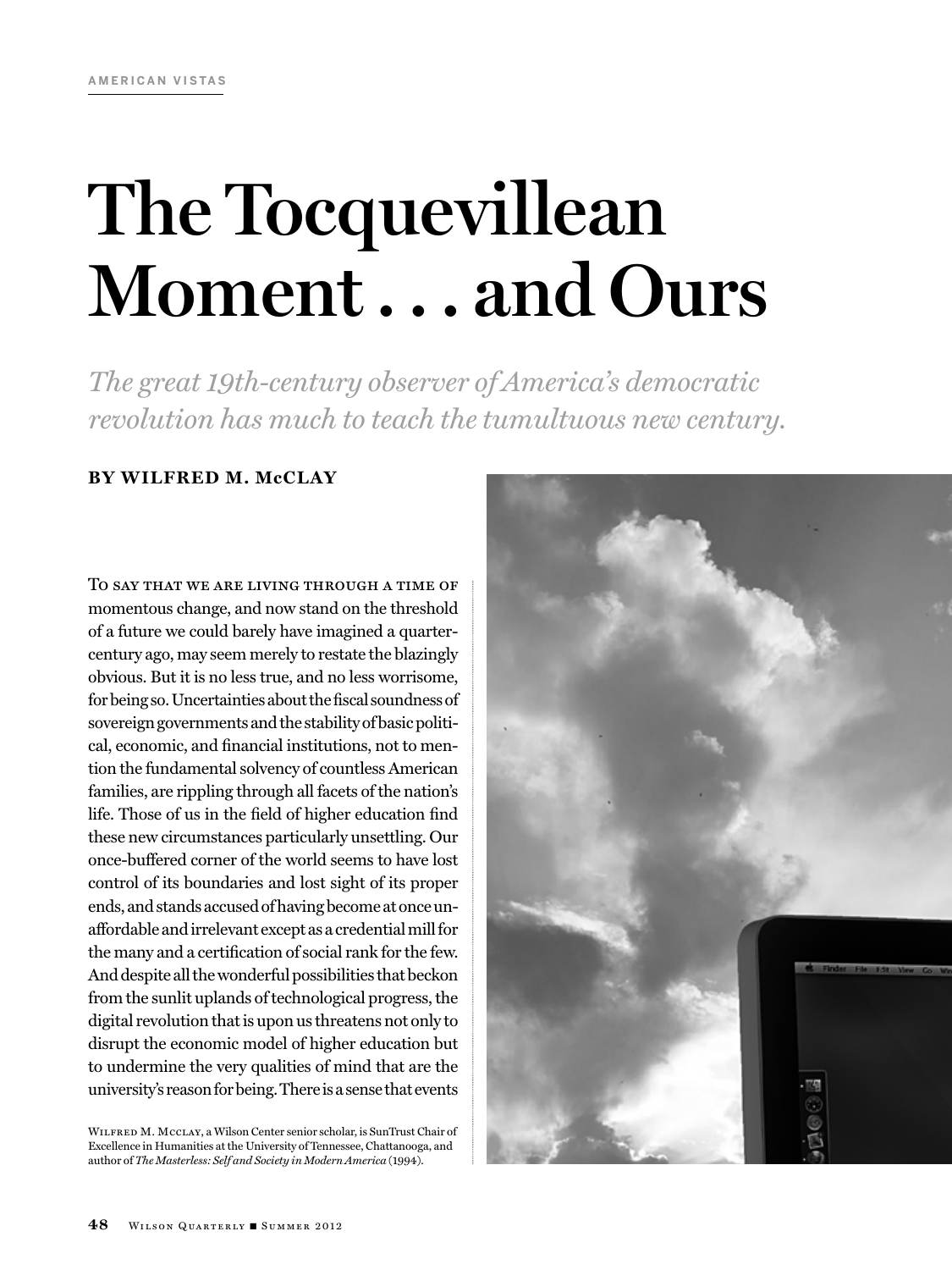and processes are careening out of control, and that the great bubble that has so far contained us is now in the process of bursting.

By harping on the unprecedented character of the challenges we face, however, we may allow ourselves to become unduly overwhelmed and intimidated by them. Although history never repeats itself, it rarely, if ever, presents us with situations that have absolutely no precedent, and no echoes. We have, in some respects, already been here before. "In times of change and danger when there is a quicksand of fear under men's reasoning," wrote the novelist John Dos Passos in the tense year of 1941, "a sense of continuity with generations gone before can stretch like a lifeline across the scary present."

So let me propose, as a lifeline for our own era, that we consult a figure who has served Americans well in the past: the French writer Alexis de Tocqueville (1805–59), one of the most eminent European social and political thinkers of the 19th century, and still an incomparable analyst of the virtues and pitfalls of modern democratic societies. The first part of my title not only refers to the man and his unique biographical context, but also uses his name to label something more general: a particular kind of pivotal moment in human history, something that he both described well and experienced fully—a moment of profound social transition in which an entire way of life is in the process of being inexorably transformed, but in which the precise shape of this transformation is yet to be fully determined.



Tocqueville was the child of an aristocratic French family, many of whose members had suffered death or devastation at the hands of the French Revolution. As a consequence, he was haunted all his life by the specter of revolutionary anarchy, and of the tyranny such a sweeping social revolution would inevitably bring in its wake. But such fears never led him to advocate the wholesale restoration of the prerevolutionary French social order. He was an aristocrat at heart, but not a reactionary. Instead, his apprehensions led him to examine intently the change that was coming, in the hope of directing it to a more felicitous end.

A concern with the characteristics of modern democracy is the guiding preoccupation of his *Democracy in America*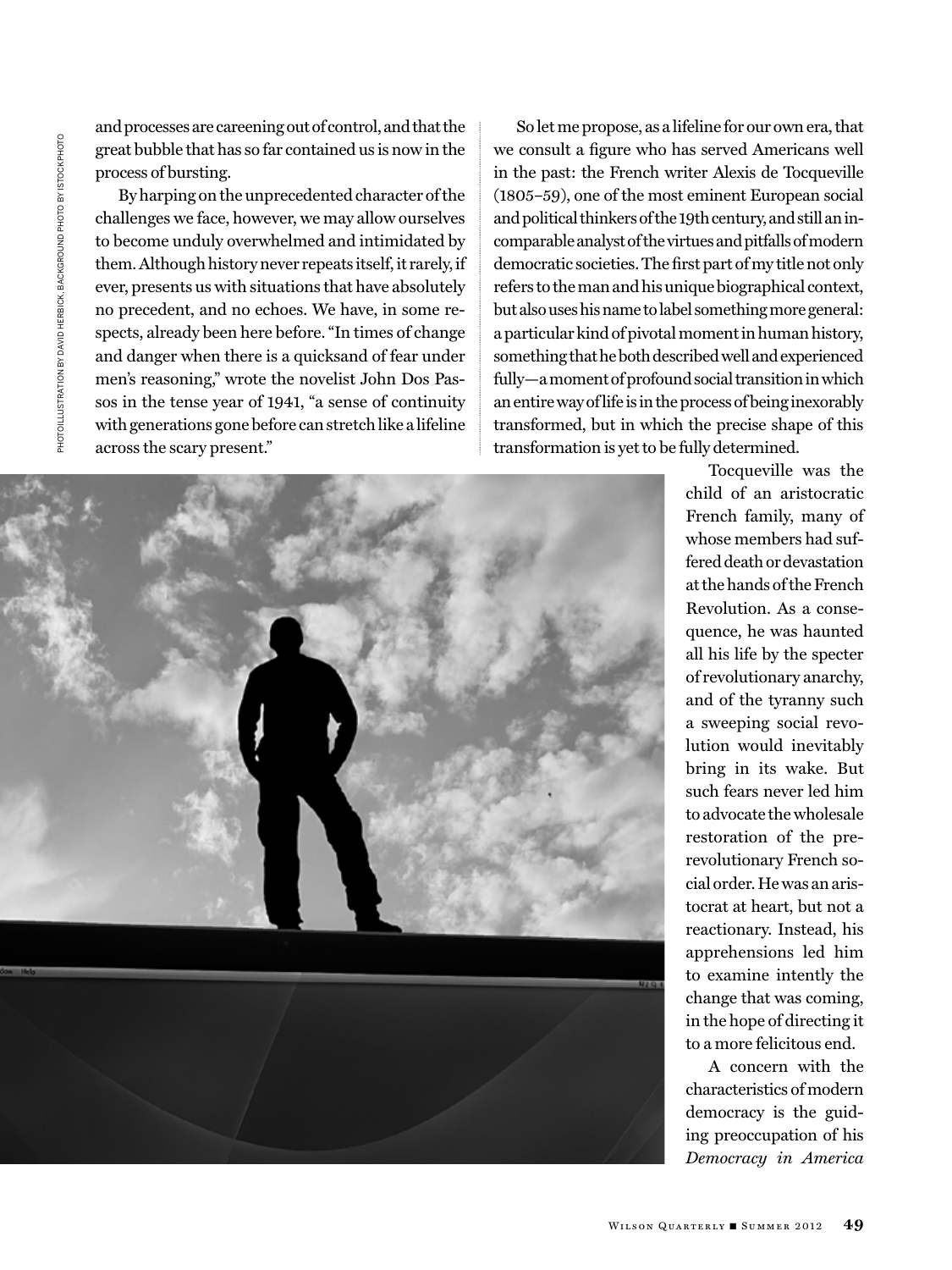(1835–40), the work for which he is best known among American readers. Tocqueville was only 26 years old when, accompanied by his friend and sidekick Gustave de Beaumont, he came to the United States in 1831. He was ostensibly traveling on official business for the French government, to study the American prison system. In reality, he was intent upon "examining, in details and as scientifically as possible, all the mechanisms of the vast American society which everyone talks of and no one knows." Tocqueville intended to write a large and path-breaking book about America, which he hoped would make his intellectual reputation and launch him on a successful political career in France.

The resulting book, published in two successive volumes, turned out to be perhaps the richest and most enduring study of American society and culture



**Alexis de Tocqueville later explained that he had hoped in writing Democracy in America "to teach democracy to know itself, and thereby to direct itself and contain itself."**

ever written. *Democracy in America* envisioned the United States as the vanguard of history, a young and vigorous country endowed with an extraordinary degree of social equality among its inhabitants. In America, one could gaze upon "the image of democracy itself, of its penchants, its character, its prejudices, its passions"—and having so gazed, could perhaps take away lessons that would allow leaders to deal more intelligently and effectively with the democratic changes coming to Europe.

Tocqueville was firmly convinced that the movement toward greater social equality—which is what he meant by "democracy"—represented an inescapable feature of the modern age, a hard fact to which all future social or political analysis must accommodate itself. Indeed, one could say that the great

> recurrent motif in Tocqueville's writing was this huge, sprawling historical spectacle, the gradual but inexorable leveling of human society on a universal scale. "To wish to stop democracy," he warned, would be "to struggle against God himself"

> Aleveling democratic regime<br>would have sweeping effects<br>in every facet of human life: would have sweeping effects in every facet of human life: not merely in politics and institutions, but also in family life, in literature, in philosophy, in manners, in mores, in male-female relations, in ambition, in friendship, and in attitudes toward war and peace. Tocqueville was interested not only in the outward forms of democracy but in its *innermost* effects, the ways in which a society's political arrangements, far from being matters that merely skate on the surface of life, have influences that reach deep into the very souls of its members.

> He accomplished this analysis, mostly in the book's second volume, by contrasting the form that each of these facets of life take on, first in aristocratic societies, then in democracies. The result was a coherent and memorable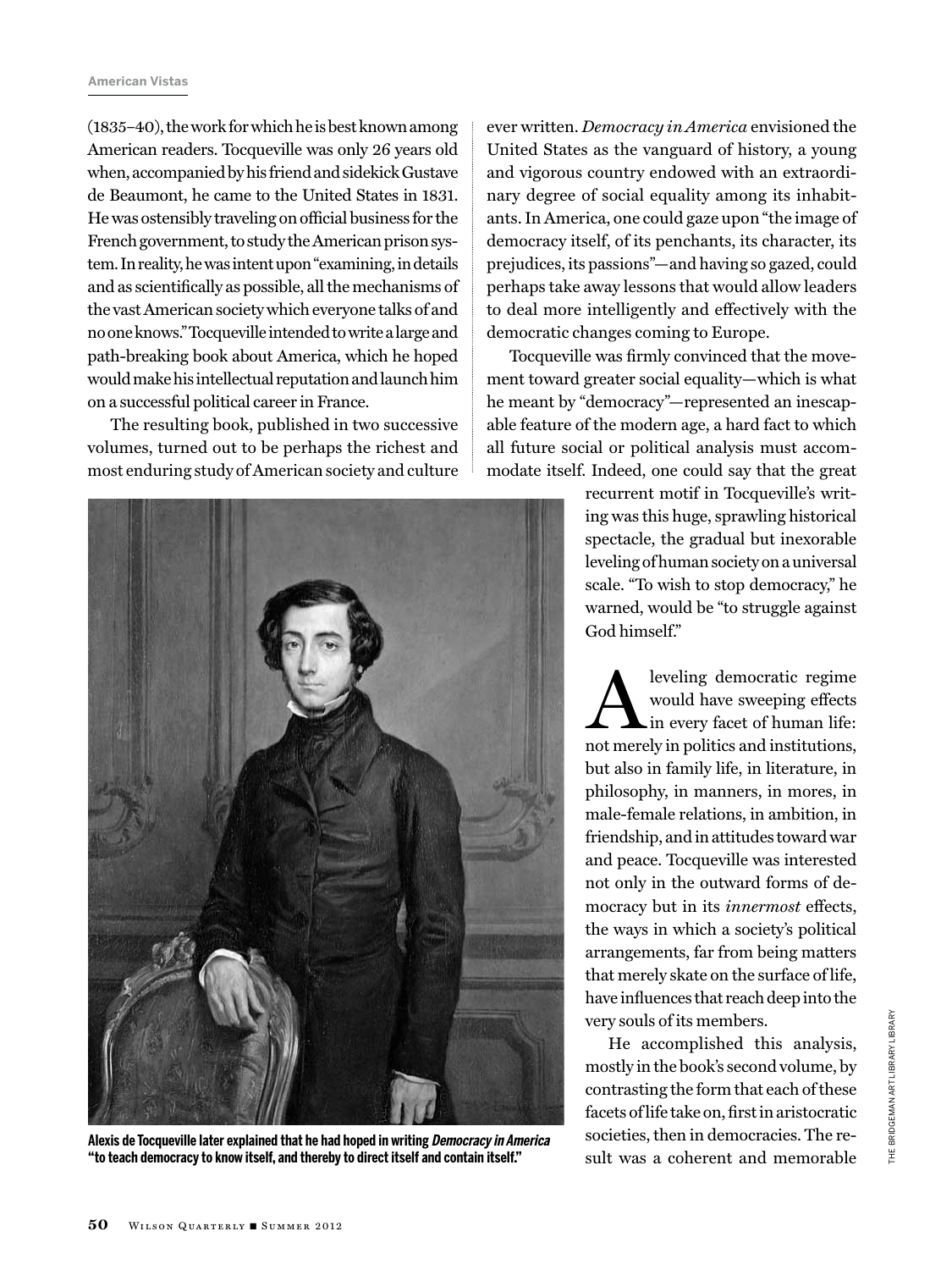image of a strikingly middle-class society: feverishly commercial and acquisitive, obsessively practicalminded, jealously egalitarian, and restlessly mobile. Tocqueville saw many things to admire in this energetic, bumptious democracy—but also much to fear.

Chief among the dangers was its pronounced tendency toward individualism. The various bonds and structures of authority that had knit together

Furthermore, there was a danger that this atomized condition, in which families, neighborhoods, communities, and other intermediate forms of human association were rendered weak and listless, would lead to democratic despotism, an all-embracing "soft" tyranny that relied upon the dissolution of the bonds among its members, and their consequent inability to act together as citizens, as means

an aristocratic order were absent from a democracy. Consequently, Tocqueville saw in America the peril that citizens might elect to withdraw from involvement in the larger public life, and regard themselves as autonomous and isolated

**Tocqueville saw many things to admire in America's energetic, obsessively practical-minded, bumptious democracy—but also much to fear.** 

actors, with no higher goal than the pursuit of their own material well-being.

In aristocratic societies, powerful structures of authority—ecclesiastical, cultural, political, economic had been closely woven into the social order. Families remained in place for centuries; men and women remembered their ancestors and anticipated their descendants, and strove to do their duty to both. Citizens occupied a fixed position in the social pecking order, with tight bonds to those in their same social niche. So enmeshed was the individual person in this comprehensive order that it was nonsensical to imagine him or her apart from it—as implausible as swimming in the air, or breathing beneath the waves.

In democratic societies, however, where the principle of equality dictated a more fluid sense of connection, such duties and fixities were lost. Tocqueville described the new condition thus:

In democratic peoples, new families constantly issue from nothing, others constantly fall into it, and all those who stay on change face; the fabric of time is torn at every moment and the trace of generations is effaced. You easily forget those who have preceded you, and you have no idea of those who will follow you. . . . As conditions are equalized, one finds a great number of individuals who . . . owe nothing to anyone, they expect so to speak nothing from anyone; they are in the habit of always considering themselves in isolation, and they willingly fancy that their whole destiny is in their hands.

of smoothing the way toward a massive bureaucratic state that would rule over every feature of their lives. Unchecked individualism could lead to something very nearly its opposite.

Fow does a democratic society in which all the<br>formerly reliable defenses against anarchy<br>and anomie have been lost still find a way to formerly reliable defenses against anarchy order itself, and produce the kind of virtuous behavior and commitment to the common good that is required for it to be cohesive, successful, and free? Can a society in the grip of massive change still find ways to import into the new order some of those things that were most estimable in the old?

These are the questions at the heart of "the Tocquevillean moment." It is the moment when an old order becomes conscious of the imperative need to give way to a new one—and becomes conscious, also, of the particular dilemma that this change presents to thoughtful individuals, such as Tocqueville, whom history seemed to have destined to ride the crest of such a monumental transformation, carrying a full awareness of both sides.

 Many of Tocqueville's contemporary readers failed to understand this balancing act at work in his writing, and he was stung by their incomprehension. A letter Tocqueville wrote to an unfavorable French reviewer is worth quoting at length. We do not know for certain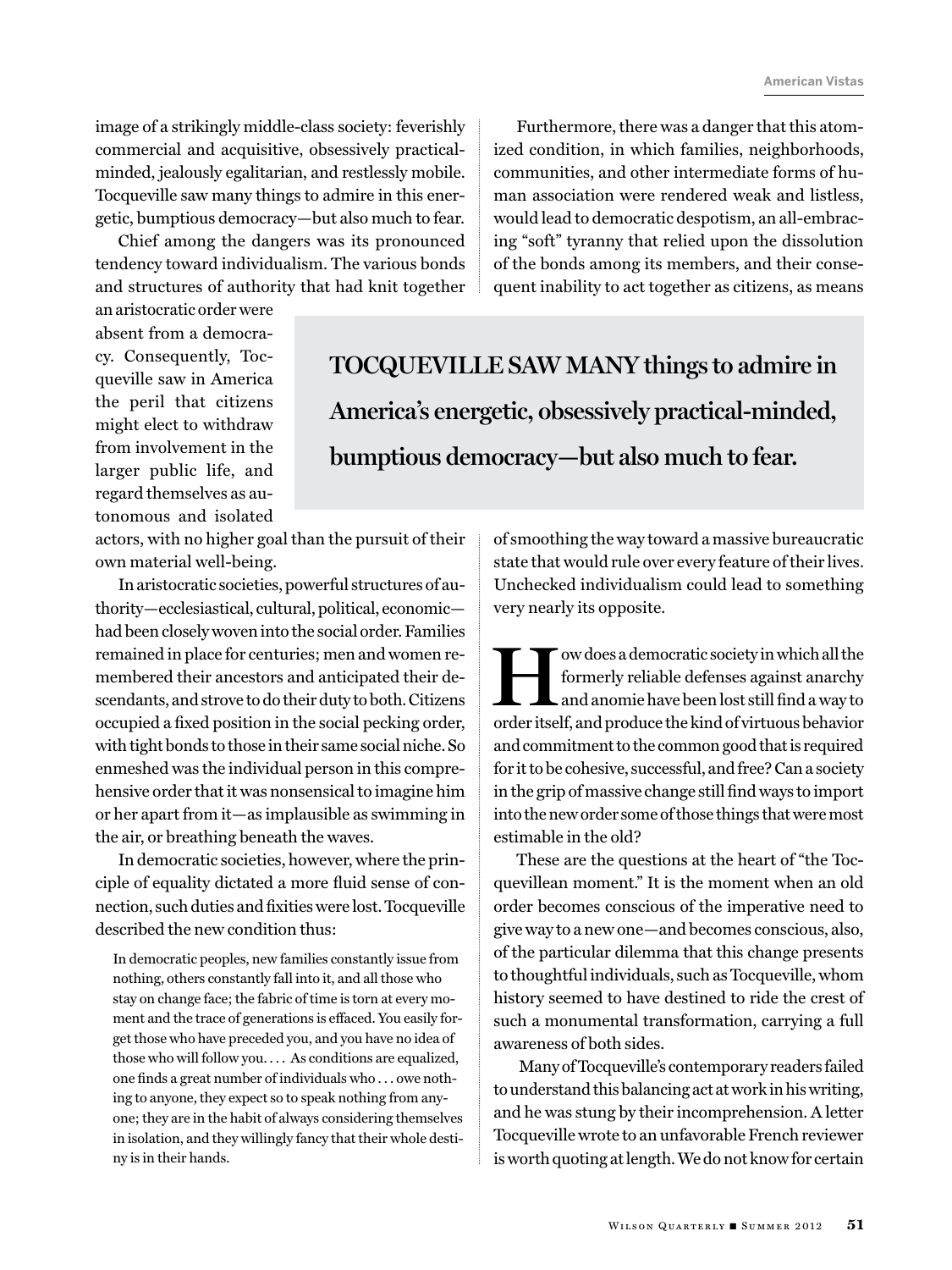## **American Vistas**

whether this letter was ever received, or even sent. But it is as clear a statement as Tocqueville ever provided of precisely what he was up to:

I had become aware that, in our time, the new social state that had produced and is still producing very great benefits was, however, giving birth to a number of quite dangerous tendencies. These seeds, if left to grow unchecked, would produce, it seemed to me, a steady flowering of the intellectual level of society with no conceivable limit, and this would bring in its train the mores of materialism and, finally, universal slavery. . . . It was essential, I thought, for all men of goodwill to join in exerting the strongest possible pressure in the opposite direction. To my knowledge, few of the friends of the Revolution of 1789 dared point out these very frightening tendencies. . . . Those who saw them and were not afraid to speak of them, being the sort of men who condemned in one fell swoop the entire democratic social state and all its elements, were more likely to irritate people than guide them. The intellectual world was thus divided into blind friends and furious detractors of democracy.

My aim in writing [my] book was to point out these dreadful downward paths opening under the feet of our contemporaries, not to prove that they must be thrown back into an aristocratic state of society . . . but to make these tendencies feared by painting them in vivid colors, and thus to secure the effort of mind and will which alone can combat them—*to teach democracy to know itself, and thereby to direct itself and contain itself.* (emphasis added)

It would be hard to imagine a better expression of the Tocquevillean moment, when social change arrives at a crossroads, and awaits further direction. As Tocqueville expressed it at the conclusion of *Democracy in America*, "Providence has not created mankind entirely independent or perfectly slave. It traces, it is true, a fatal circle around each man that he cannot leave; but within its vast limits man is powerful and free; so too with peoples."

The Tocquevillean moment involves the ways in which we come to terms, not only as individuals but also as citizens and societies, with whatever fatal circle our times and conditions have drawn around us.

Fow did Tocqueville believe that the Americans<br>of his day managed to counter the dangerous<br>aspects of democracy and create a free and<br>vibrant society? He leasted a number of fotography of his day managed to counter the dangerous aspects of democracy and create a free and vibrant society? He located a number of factors. He credited the pervasive influence of religion in American life, noting to his astonishment the ways in which religion served to support democratic values and free institutions. He applauded Americans for their talent in forming voluntary associations, and for their decentralized federal institutions, both of which tended to disperse power and encourage the involvement of citizens in the activity of governing themselves.

But most of all Tocqueville praised Americans for embracing the concept of self-interest rightly understood—and in so doing, he underscored the crucial importance of education in the conduct of a successful democracy. It was a foregone conclusion, in his view, that self-interest had replaced virtue as the chief force driving human action. To tell an American to do virtuous things for virtue's sake, or at the authoritative direction of priests, prelates, or princes, was futile. But the same request would readily be granted if real benefits could be shown to flow from it. The challenge of moral philosophy in such an environment was to demonstrate how "private interest and public interest meet and amalgamate," and how one's devotion to the general good could also promote one's personal advantage. Belief in that conjunction—that one could do well by doing good—was exactly what was meant by the "right understanding" of self-interest.

Hence, it was imperative to *educate* democratic citizens in this understanding, to teach them how to reason their own way to acceptance of the greater good. The American example made Tocqueville hopeful that the modern principle of self-interest could be so channeled, hedged about, habituated, and clothed as to produce public order and public good, even in the absence of "aristocratic" sources of authority. But it would not happen of its own accord.

"Enlighten them, therefore, at any price." Or, as another translation expresses it, "Educate them, then." Whatever else we may believe about the applicability of Tocqueville's ideas to the present day, we can be in no doubt that he was right in his emphasis upon education. But not just any kind of education. He was talking about what we call *liberal education*, in the strictest sense of the term, an education that makes men and women capable of the exercise of liberty, and equips them for the task of rational self-governance. And the future of that ideal of education is today very much in doubt.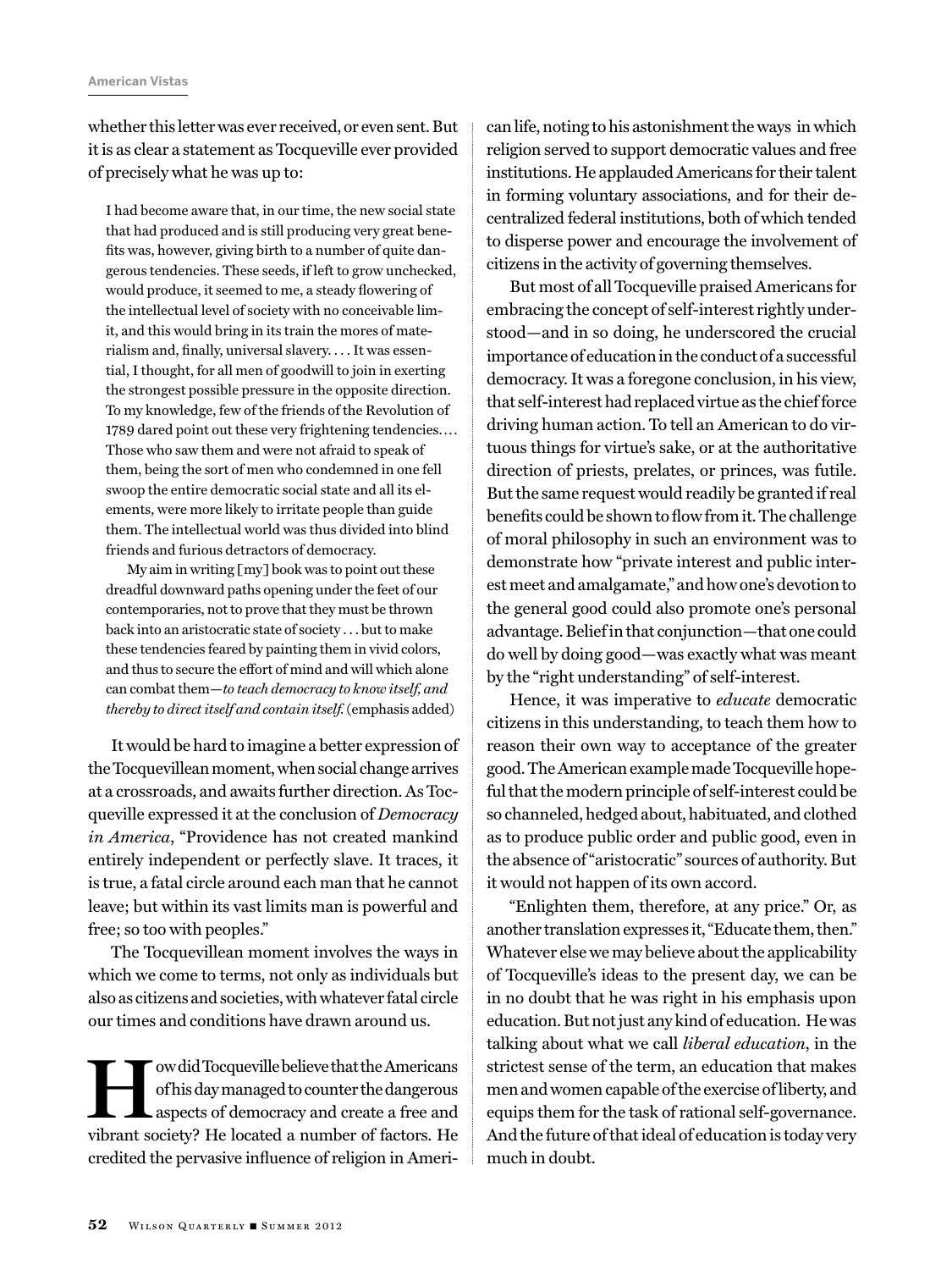Which brings us back to the anxious and<br>unstable time American colleges and universities are living through. Worries about unstable timeAmerican colleges and universities are living through. Worries about ever-escalating costs and diminishing prospects for postgraduate employment have made many Americans question ingrained assumptions about the heretofore unquestionable value of a college education. Their concerns are entirely legitimate and must be answered.

Understandably, some academic leaders look to the new information technologies for a quick fix, hoping the vast economies of scale they offer will lower costs and improve access, while breaking down some same spectacle, the gradual but pervasive process of democratic leveling that Tocqueville described, now taking the form of a radical democratization of access to information. Like it or not, such a development is challenging the standing of nearly all traditional institutions of formal education and those who work in them, not to mention other institutions, such as the great newspapers, magazines, libraries, publishing houses, networks, studios, and other intellectual and cultural institutions, all of which have lost much of their authority along with their monopolies.

Much of this change is inevitable, and much of

**The information revolution is best understood as a continuation of the gradual process of democratic leveling that Tocqueville witnessed.** 

the fruit of the digital revolution is unquestionably good. But there is also much to be said for being more cautious than we have been in substituting the digital and the virtual for older educational practices. This revolution may, if embraced uncriti-

of the insularity and impracticality of academic life. In his 2011 book *Change.edu,* Andrew Rosen, chairman and CEO of the for-profit education firm Kaplan Inc., offers an argument that is winning a sympathetic hearing in many quarters: The model of a four-year residential college is doomed, and the salvation of higher education lies in radical institutional innovation, along with much greater use of technology. Online learning, skills-based training outside of traditional undergraduate degree programs, and techenabled community outreach through local colleges and community colleges—these and other more costeffective expedients will eventually create a new model for higher education.

Such changes are of a piece with the ways in which the Internet has disrupted the well-established channels through which movies, television, recorded music, and news content are published and distributed. The near-irresistible tide moving in the direction of universal information dissemination and access through digitized media is itself a great and sprawling historical spectacle, as productive of awe and uncertainty as the one Tocqueville witnessed. Indeed, it is perhaps best understood as a *continuation* of the very cally, render impossible the things we have always sought to achieve through the process of formal education. The Internet is a tool of unparalleled utility. But the facility it offers may already be eroding our capacity for thinking in the focused and undistracted ways the older forms of literacy fostered and demanded. There is mounting evidence, related in studies such as Nicholas Carr's 2010 book *The Shallows*, though already anticipated in Sven Birkerts's remarkably prescient *Gutenberg Elegies* (1994), that the Internet's steady and exclusive use tends to habituate its users—meaning all of us—to think in increasingly undisciplined and fragmentary ways, that it tends to dull our capacity for sustained and penetrating attentiveness and inhibit our ability to detect larger patterns of meaning. The "linear mind" fostered by the literary culture of books, Carr argues, is being "pushed aside by a new kind of mind that wants and needs to take in and dole out information in short, disjointed, often overlapping bursts—the faster, the better." If we are not careful, this "new kind of mind" will change for the worse the way we read, the way we write, and the way we think.

So we must be Tocquevillean. That means we should not be too quick to discard an older model of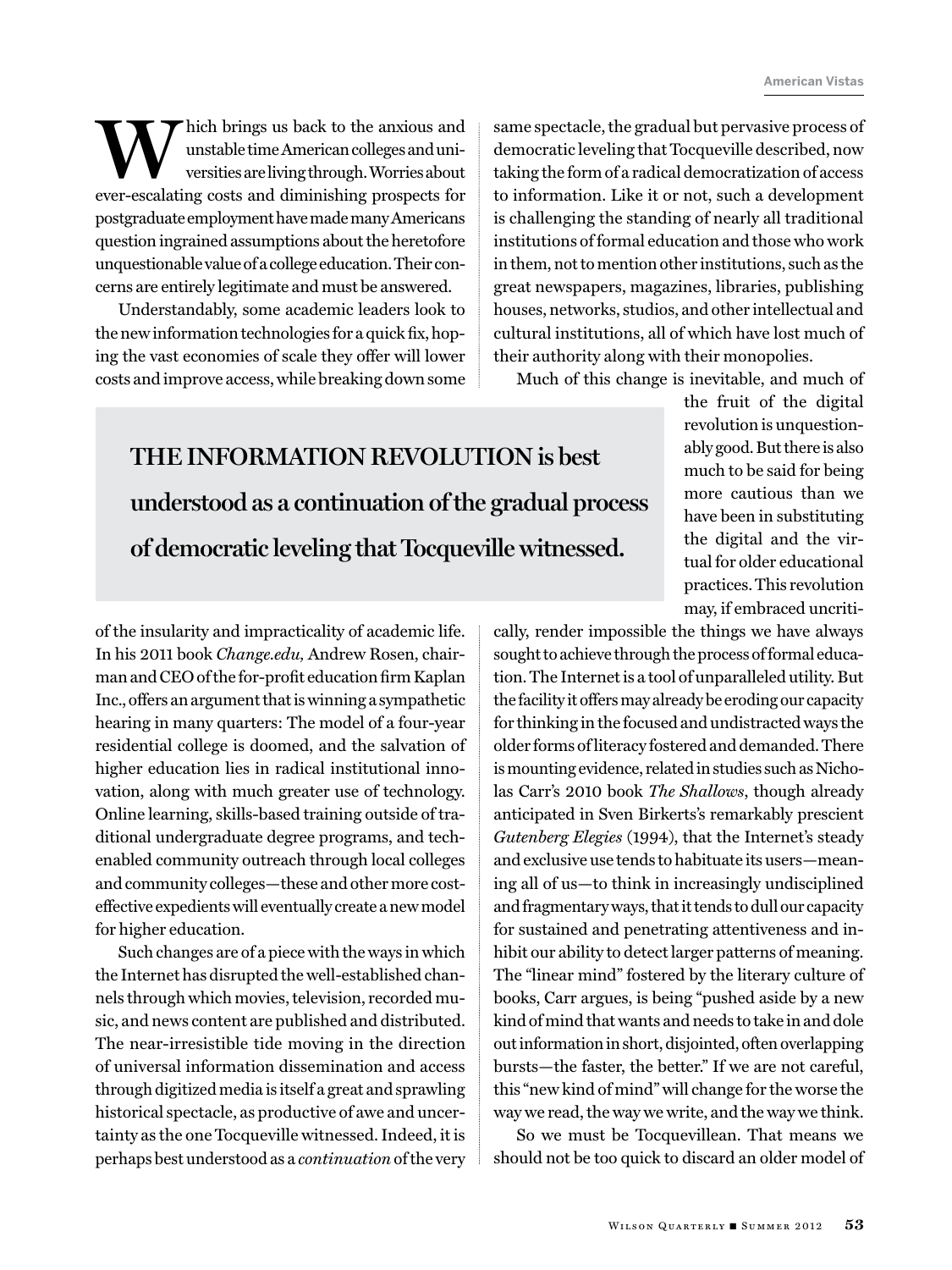what higher education is about, a model that the conventional fouryear residential liberal-arts college, whatever its failures and its exorbitant costs, has been preeminent in championing. And that is the model of a physical community built around a great shared enterprise: the serious and careful reading and discussion of classic literary, philosophical, historical, and scientific texts.

What we may need, however, is to be more rigorous in thinking through what we want from such a model of education, and what we can readily dispense with. Perhaps we do not need college to be what it all too often has become: an extended *Wanderjahre* of post-

**An endangered breed? Reading books requires us to form coherent structures of meaning out of information fragments, to understand relationships, and ultimately to know ourselves.** 

adolescent entertainment and experimentation, played out in the soft, protected environment of idyllic, leafy campuses, less a *rite du passage* than a retreat to a very expensive place where one can defer the responsibilities of adult life.

At the very least, such an education ought to help us resist the uncritical embrace of technological innovation, and equip us to challenge it constructively and thoughtfully—and selectively. There is, for example, no product of formal education more important than the cultivation of reflection, of solitary concentration, and of sustained, patient, and disciplined attention habits that an overwired and hyperconnected way of life is making more and more difficult to put into practice. If we find it increasingly difficult to compose our fragmented and disjointed browsings into coherent accounts, let alone larger and deeper structures of meaning, that fact represents a colossal failure of our educations to give us the tools we need to make sense of our lives. Colleges and universities should be the last institutions to succumb to this tendency. They should resist it with all their might, because that is precisely what they are there for.

It should be obvious that the consequences of failure would not be confined to the world of the campus. As former secretary of state Henry Kissinger made clear recently, these consequences would be far reaching and practical: "Reading books requires you to form concepts, to train your mind to relationships. You have to come to grips with who you are. A leader needs these qualities. But now we learn from fragments of facts. . . . Now there is no need to internalize because each fact can be instantly called up on the computer. There is no context, no motive. . . . This new thinking erases all context. It disaggregates everything. All this makes strategic thinking about the world order impossible to achieve."

An education that still revolves around the encounter with serious and substantial books is therefore to be commended on very practical, Tocquevillean grounds. To borrow the words Tocqueville used in his letter to his French critic, such an education seeks *to teach democracy to know itself, and thereby to direct itself and contain itself*. It equips us to negotiate the multitude of Tocquevillean dilemmas presented to us by the fatal circle of our times—such as the tsunami of digitization that is, precisely like Tocqueville's own revolution of democratization, too powerful to be reversed, but too full of potential for both good and ill to be treated fatalistically.

The careful reading of serious books, particularly older books, equips us with something subtle, resis